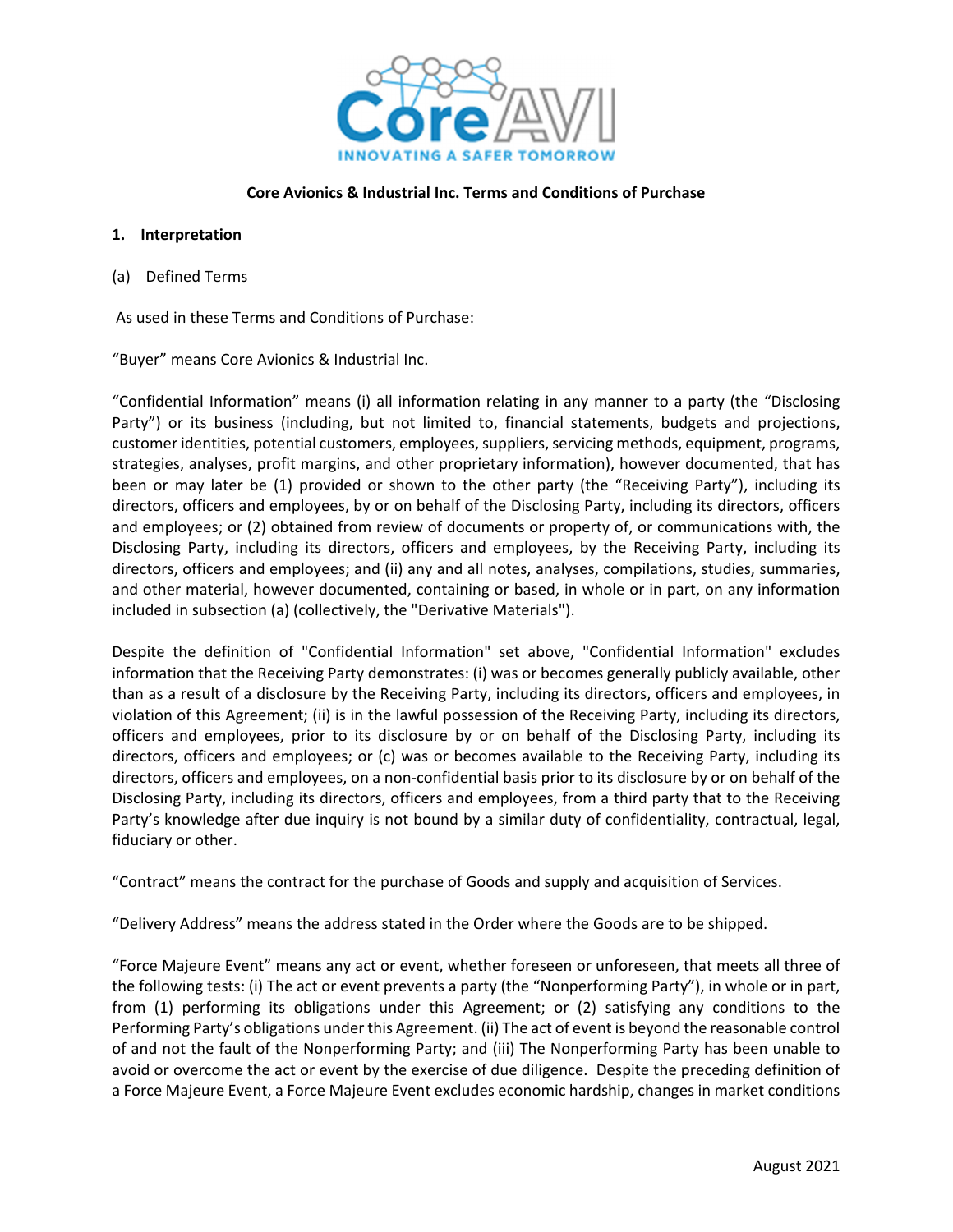or insufficiency of funds.

"Nonperforming Party" has the meaning assigned in the definition of Force Majeure Event.

"Performing Party" has the meaning assigned in the definition of Force Majeure Event.

"Goods" means the goods (including any installment of the goods or any part of them) described in the Order.

"Order" means Buyer's purchase order to which these Terms apply.

"Price" means the purchase price of the Goods and the charge for Services.

"Seller" means the person or entity described in the Order.

"Services" means the services (if any) described in the Order.

"Specification" means any plans, drawings, data or other information relating to the Goods or Services.

"Terms" means these Terms and Conditions of Purchase and includes any special terms agreed in Writing between Buyer and Seller.

"Writing" means any written document, including facsimile transmission and electronic mail.

#### (b) Statutory References

Any reference in these Terms to a statute is to be construed as a reference to that statute or provision as amended, re‐enacted or extended at the relevant time.

#### **2. Basis of Purchase**

(a) The Order constitutes an offer by Buyer to purchase the Goods or Services or both subject to these Terms.

(b) These Terms apply to the Contract and to the Order to the exclusion of any other terms on which any quotation has been given to Buyer or subject to which an Order is accepted or purported to be accepted by Seller.

(c) The Order will lapse unless unconditionally accepted by Seller in Writing no later than ten (10) days after the Order's date.

(d) No variation to the Order or these Terms are binding on Buyer unless agreed in Writing between Buyer and Seller.

#### **3. Specifications**

(a) Buyer shall specify the quantity, quality and description of the Goods and Services in the Order and in any applicable Specification supplied by Buyer to Seller, or as agreed in Writing by Buyer.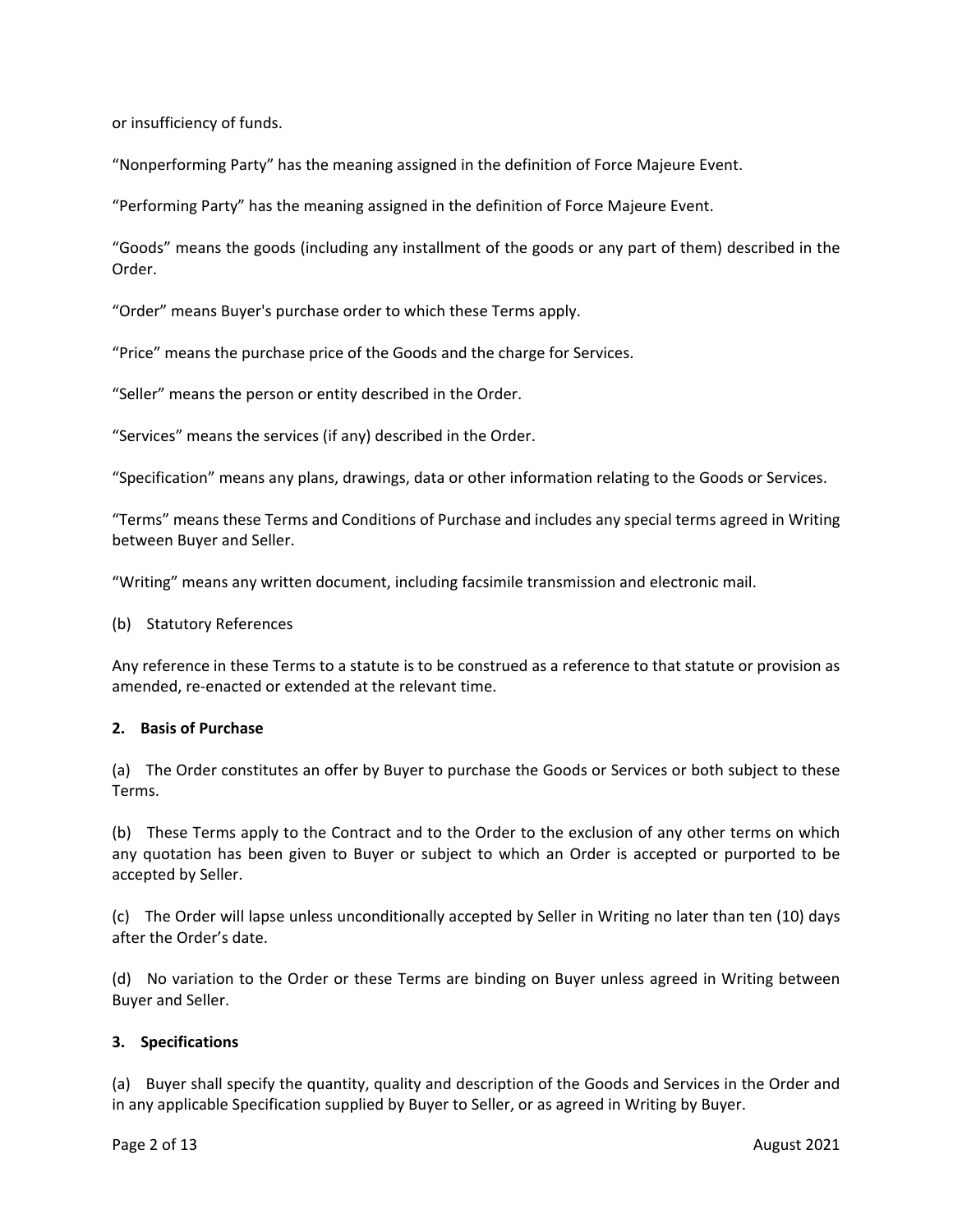(b) Any Specification supplied by Buyer to Seller, or specifically produced by Seller for Buyer, in connection with the Contract, together with copyright, design rights or any other intellectual property rights in the Specification, is the exclusive property of Buyer, and Seller assigns, with full title guarantee to Buyer, all copyright, design rights and other intellectual property for no further consideration, subject only to the payment of the Price. Sellershall not disclose to any third party or use any Specification except to the extent that the Specification is or becomes public knowledge through no fault of Seller, or as required for the purpose of the Contract.

(c) Seller shall comply with applicable regulations and other legal requirements concerning the manufacture, packaging, packing and delivery of the Goods and performance of Services.

(d) Seller shall not refuse a reasonable request of Buyer to inspect and test the Goods during manufacture, processing or storage at the premises of Seller or any third party prior to shipment, and Seller shall provide Buyer with facilities required for inspection and testing.

(e) If as a result of inspection or testing Buyer is not satisfied that the Goods will comply in all respects with the Contract, and Buyer informs Seller within seven (7) days of inspection or testing, Seller shall modify its procedures to ensure compliance.

(f) Seller shall mark the Goods in accordance with Buyer's instructions and applicable regulations or requirements of the carrier, and properly pack and secure the Goods to ensure safe transit.

# **4. Prices**

(a) Buyer shall specify the Price of the Goods and Services in the Order, and unless otherwise written in the Order is inclusive of all charges for packaging, packing, shipping, carriage, insurance and delivery of the Goods to the Delivery Address and any duties, imposts or levies other than sales tax. Seller shall pay all other taxes, including sales tax, assessments, permits and fees, however designated, that are levied upon the Contract, the Order or the Goods and Services, except for taxes based upon the income of Buyer. Seller shall not add taxes to invoices without the prior approval of Buyer in Writing.

(b) Sellershall not increase the Price, whether on account of increased material, labor or transport costs, fluctuation in rates of exchange or otherwise, without the prior approval of Buyer in Writing.

(c) Seller shall give Buyer the benefit of any Price reduction occurring before the specified delivery date or the actual delivery date, whichever is later. Seller represents that the Price for the Goods is not less favorable than the price currently extended to any other customer of Seller for the same or similar Goods in similar quantities.

(d) Seller shall give Buyer discounts for prompt payment, bulk purchase or volume of purchase customarily given by Seller.

# **5. Terms of Payment**

(a) Seller shall invoice Buyer on or at any time after delivery of the Goods or performance of Services. Seller shall mail original invoices, government and commercial bills of lading, and air express receipts to Buyer at 400 North Tampa Street, Suite 2850, Tampa, Florida 33602.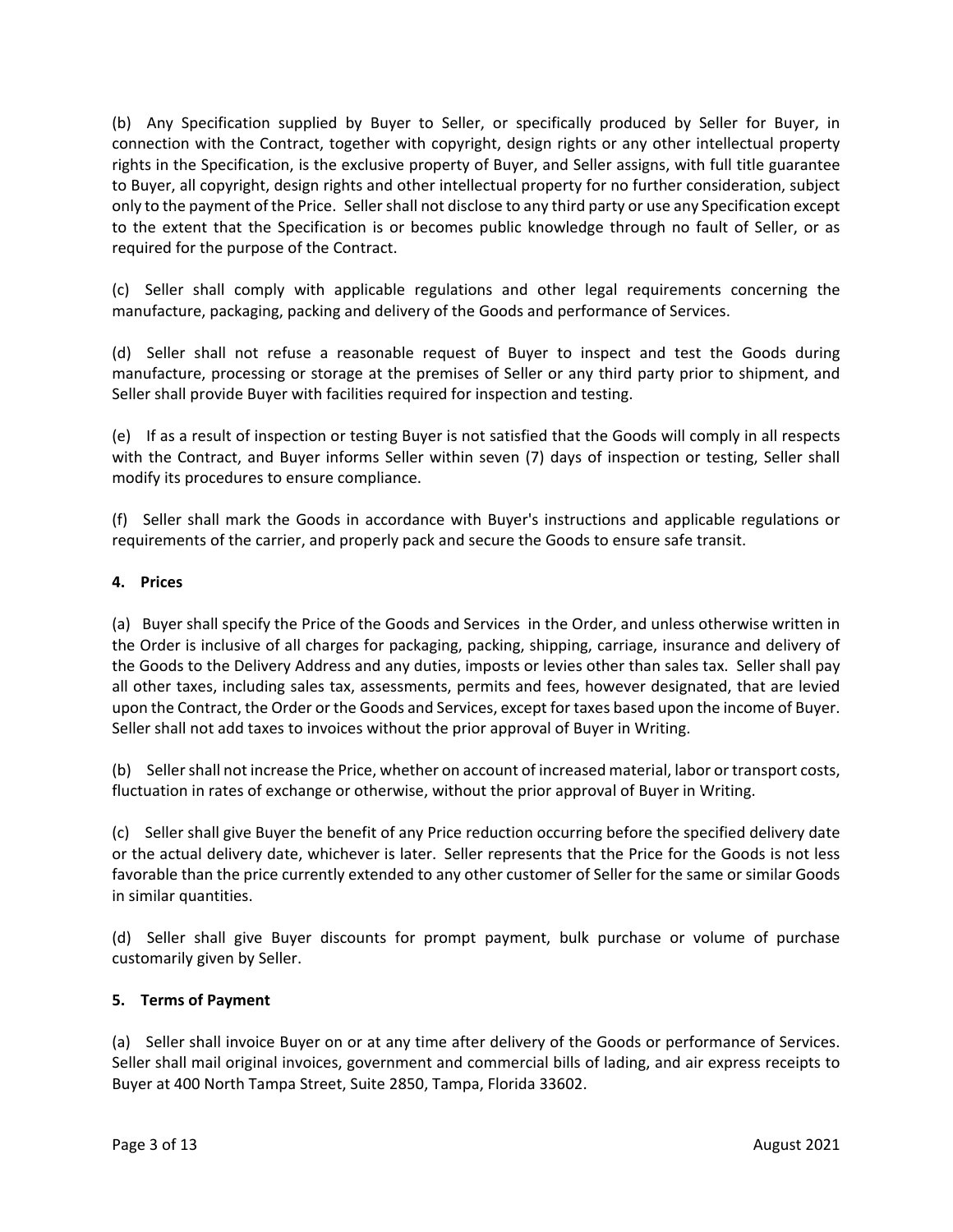(b) Unless stated otherwise in the Order, Buyer shall pay the Price of the Goods and Services no later than thirty (30) days after receipt by Buyer of a proper invoice from Seller, or if later, after acceptance of the Goods or Services by Buyer.

(c) Buyer may set‐off against the Price any sums owed to Buyer by Seller.

# **6. Delivery and Acceptance**

(a) Seller shall deliver the Goods to, and Seller shall perform the Services at, the Delivery Address on the date or within the period stated in the Order, during Buyer's usual business hours.

(b) Where the date of delivery of the Goods or performance of Servicesisto be specified after the placing of the Order, Seller shall give Buyer reasonable notice of the specified date.

(c) Seller shall include packing slips in each case, parcel or container shipped to Buyer showing Buyer's order number, item number, and a complete description of its contents.

(d) If the Goods are delivered, or Services are performed, in installments, the Contract will be treated as a single contract and not severable.

(e) Buyer may reject Goods delivered that do not conform to the Contract. Buyer will not be deemed to have accepted Goods until Buyer has had a reasonable time to inspect the Goods following delivery and after any latent defect in the Goods has become apparent.

(f) Sellershallsupply Buyer prior to delivery and performance with any instructions or other information required to enable Buyer to accept delivery of the Goods and performance of Services.

(g) Buyer is not required to return to Seller any packaging or packing materials for the Goods.

(h) Seller shall deliver to Buyer the Goods in merchantable condition and free from defects in design, material and workmanship, and in conformity with any relevant Specification or sample.

(i) Seller shall perform Services using qualified and trained personnel, with due care and diligence and to such high standard of quality as it is reasonable for Buyer to expect in all the circumstances.

# **7. Risk of Loss and Passage of Title**

(a) Risk of damage to, or loss of, the Goods passes to Buyer upon acceptance of the Goods by Buyer in compliance with the Contract.

(b) Title to the Goods passes to Buyer upon acceptance of the Goods, unless payment for the Goods is made prior to delivery, in which case it shall pass to Buyer at the time of payment.

# **8. Representations and Liability**

(a) Seller represents that the Goods are fit for such particular purposes and uses, if any, as specified by Buyer, or otherwise known to Seller or held out by Seller, and comply with all statutory requirements and regulations relating to the sale of the Goods.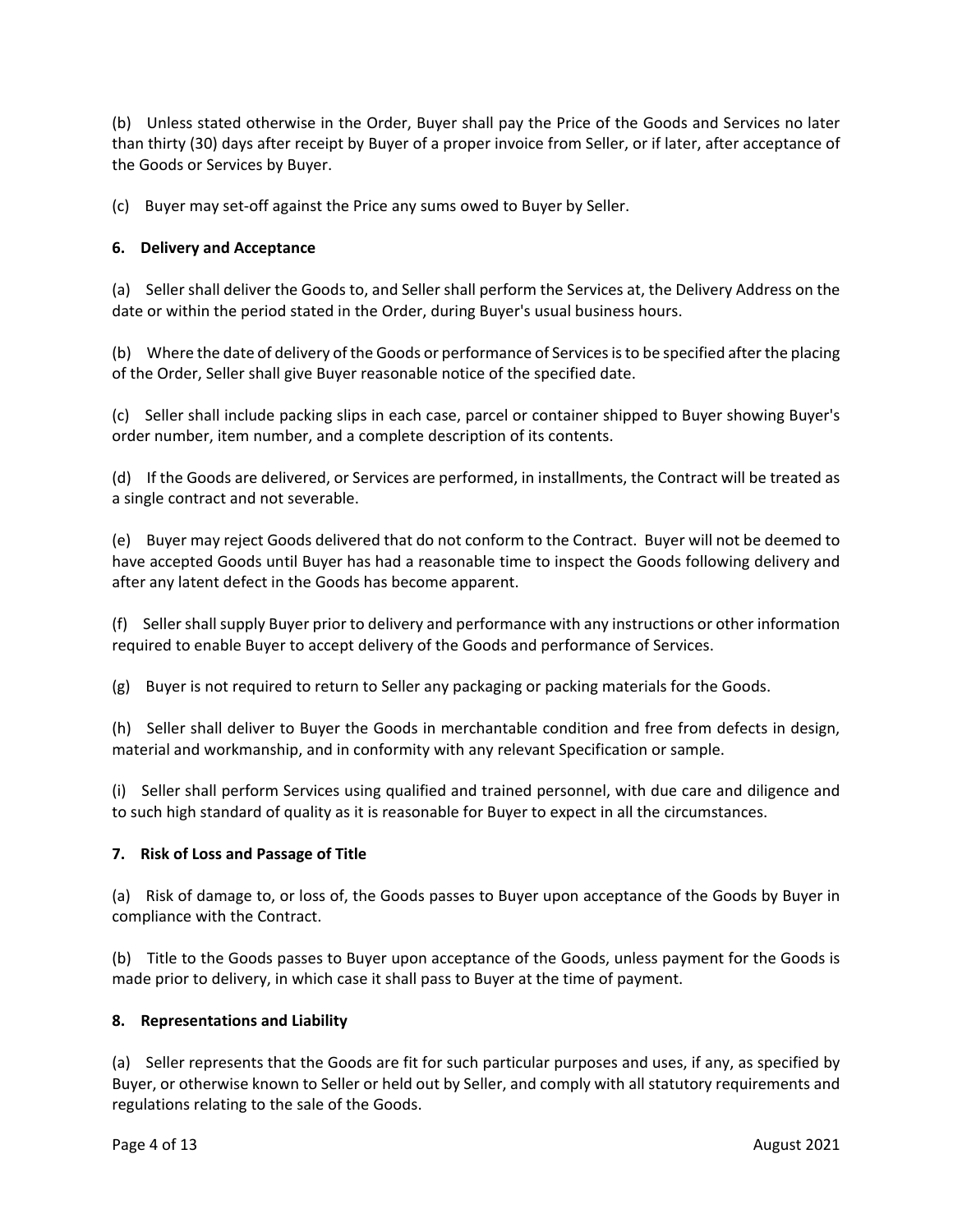(b) Seller represents that the Goods are free and clear of any lien or other adverse claim against title.

(c) Without limiting any other remedy, if any Goods or Services are not supplied or performed in accordance with the Contract, then Buyer may: (i) require Seller, without expense to Buyer, to repair the Goods; or (ii) require Seller to supply replacement Goods or Services in accordance with the Contract within ten (10) days; or (iii) terminate the Contract with no further obligation to Buyer.

(d) Seller shall indemnify Buyer in full against all liability, loss, damages, costs and expenses (including legal expenses) awarded against or incurred or paid by Buyer as a result of or in connection with:

(i) Seller's breach of any representations given by Seller in relation to the Goods or Services;

(ii) Any claim that the Goods infringe, or their importation, use or resale, infringes, the patent, copyright, design right, trade mark or other intellectual property rights of any other person, except to the extent that the claim arises from compliance with any Specification supplied by Buyer;

(iii) Any claims made against Buyer based upon, relating to, or arising out of any claimed defects in the Goods or Services ordered hereunder;

(iv) Any alleged violation by the Goods or in the manufacture orsale of the Goods of any statute, ordinance, or administrative order, rule or regulation;

(v) Any act or omission of Seller or its employees, agents or sub‐contractors in supplying, delivering and installing the Goods; and

(vi) Any act or omission of any of Seller's personnel in connection with the performance of Services.

(e) Seller's representations (and any consumer warranties, service policies or similar undertakings of Seller) are enforceable by Buyer's customers and any subsequent owner or operator of the Goods.

# **9. Termination**

(a) Buyer may terminate the Contract in respect of all or only part of the Goods or Services or both by giving notice to Seller at any time prior to delivery or performance, in which event Buyer's sole liability will be to pay to Seller the Price for the Goods or services or both accepted by Buyer.

(b) Buyer may terminate the Contract without liability to Seller by giving notice to Seller at any time in the event of:

- (i) The liquidation or insolvency of Seller;
- (ii) The appointment of a receiver or similar officer for Seller;
- (iii) The assignment by Seller for the benefit of all or substantially all of its creditors;
- (iv) The entry by Seller into an agreement for the composition, extension, readjustment of all or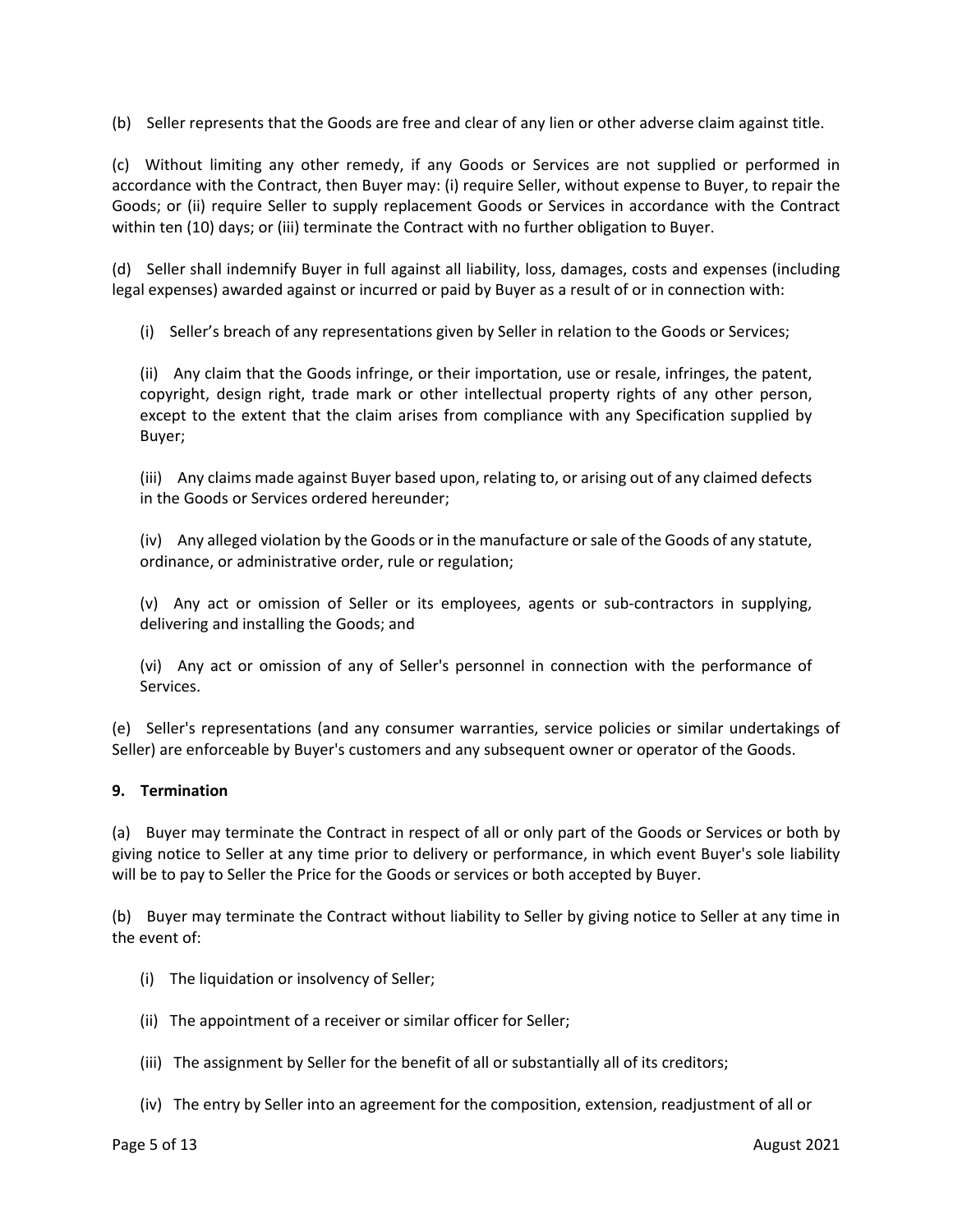substantially all of its obligations;

(v) The filing of a petition in bankruptcy by or against Seller under any bankruptcy or debtors' law for its relief or reorganization which is not dismissed within ninety (90) days;

(vi) Seller ceasing, or threatening to cease, to carry on business; or

(vii) Buyer reasonably apprehending that any of the events mentioned above is about to occur in relation to Seller and Buyer notifies Seller accordingly.

# **10. Quality Requirements**

(a) Seller shall maintain quality records (such as first article inspection, test reports and certifications, including chemical and/or physical reports identifiable to the raw materials used) in the performance of the Contract for a minimum of ten (10) years from completion of the Contract. Seller shall maintain a certificate of conformance for the Goods and Services.

(b) Seller shall: (i) protect all packaging materials against corrosion, contamination, deterioration or other spoilage during transit; (ii) protect the Goods to prevent damage during handling and shipment; (iii) individually wrap, bag, or otherwise protect the Goods to prevent part‐to‐part contact/damage when packaged within a larger pack; and (iv) package componentsin a manner to prevent twisted and entangled leads. Seller shall be responsible to determine the method of packaging to assure adequate protection during transit.

(c) Buyer, Buyer's customers, and regulatory officials are entitled to access Seller's facility to perform quality inspections verifying conformance to Buyer's requirements, Buyer's customer requirements, regulatory requirements, and industry standards.

(d) Seller shall: (i) provide test specimens for design approval, inspection/verification, investigation, or auditing; (ii) implement and maintain a quality management system; (iii) have control and monitoring processes in place related to the performance of any Goods or Services intended for Buyer; (iv) insure the competency, including any required qualifications of persons; (v) use only Buyer designated or approved external providers; (vi) and notify and obtain approval from Buyer of changes to processes, products, or services, including changes to external providers or location of manufacturer.

(e) Seller represents that Good and Services intended for supply to Buyer will conform to the quality requirements as defined by Buyer, Buyer's customers', and industry standards.

(f) Seller shall protect Goods and Services intended for supply to Buyer against any action which may render the Goods and Services nonconforming. These actions will conform to accepted industry standards and statutory/regulatory requirements.

(g) Seller shall ensure that persons acting on behalf of Seller who are in any capacity performing actions which may impact Goods and Services that will be provided to Buyer are aware of the following:

(i) their contribution to product or service conformity; (ii) their contribution to product safety; and (iii) the importance of ethical behavior.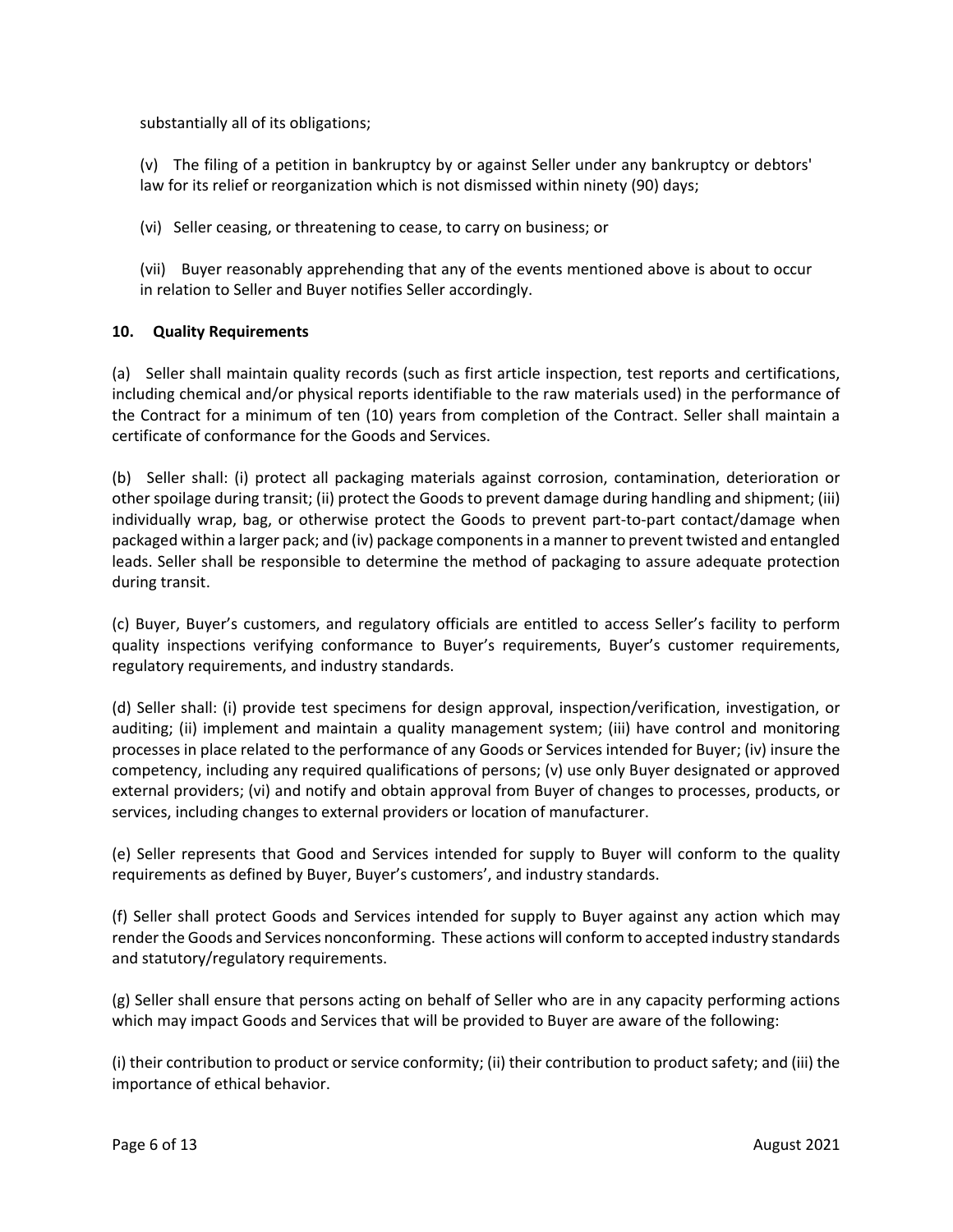(h) Seller shall notify Buyer of nonconforming processes, products, or services and obtain approval for their disposition; prevent the use of counterfeit parts.

(i) Seller shall flow down all requirements listed in these Terms and Conditions to Seller's supply chain for any Goods or Services that are intended for supply to Buyer.

# **11. Business Code of Ethics**

Seller represents that it has a Business Ethics Policy at least as comprehensive as Buyer's Business Ethics Policy (https://www.coreavi.com/business‐ethics/).

# **12. General**

# (a) **Confidentiality.**

(i) Obligation to Maintain Confidentiality. During and after the applicability of these Terms, the Order, or the Contract, the Receiving Party, including its directors, officers and employees, shall keep the Confidential Information confidential. Without limiting the effect of the previous sentence, the Receiving Party, including its directors, officers and employees, shall not: (1) disclose any of the Confidential Information to any person except (A) with the prior written consent of the Disclosing Party; or (B) as otherwise expressly permitted by these Terms, the Order, or the Contract to which they apply; or (2) use any of the Confidential Information in any way detrimental to the Disclosing Party, it being acknowledged by the Receiving Party that any use other than in connection with the licenses granted herein (the "Permitted Use") is detrimental.

(ii) Unauthorized Use. Unauthorized Use. The Receiving Party shall give prompt written notice to the Disclosing Party of any unauthorized use or disclosure of the Confidential Information and shall assist the Disclosing Party in remedying each unauthorized use or disclosure. Any assistance does not waive any breach of this section by the Receiving Party, nor does acceptance of the assistance constitute a waiver of any breach of this section.

(iii) Permitted Disclosees. The Receiving Party may disclose Confidential Information to only those of its directors, officers and employees who: (1) require the Confidential Information for the Permitted Use (but to the extent practicable, only the part that is required); (2) are informed in writing by the Receiving Party of the confidential nature of the Confidential Material; and (3) agree in writing to be bound by the obligations of this section.

(iv) Return of Confidential Information. The Receiving Party shall return to the Disclosing Party or destroy all Confidential Information of the Disclosing Party in the Receiving Party's possession or control and permanently erase all electronic copies of such Confidential Information promptly upon the written request of the Disclosing Party or the expiration or termination of these Terms and Conditions and any purchase order or other agreement to which they apply, whichever comes first, except that the Receiving Party shall be permitted to retain normal security (backup) copies of the Confidential Information where such copies are made as part of the Receiving Party's normal system management procedures and include other Receiving Party and third party data.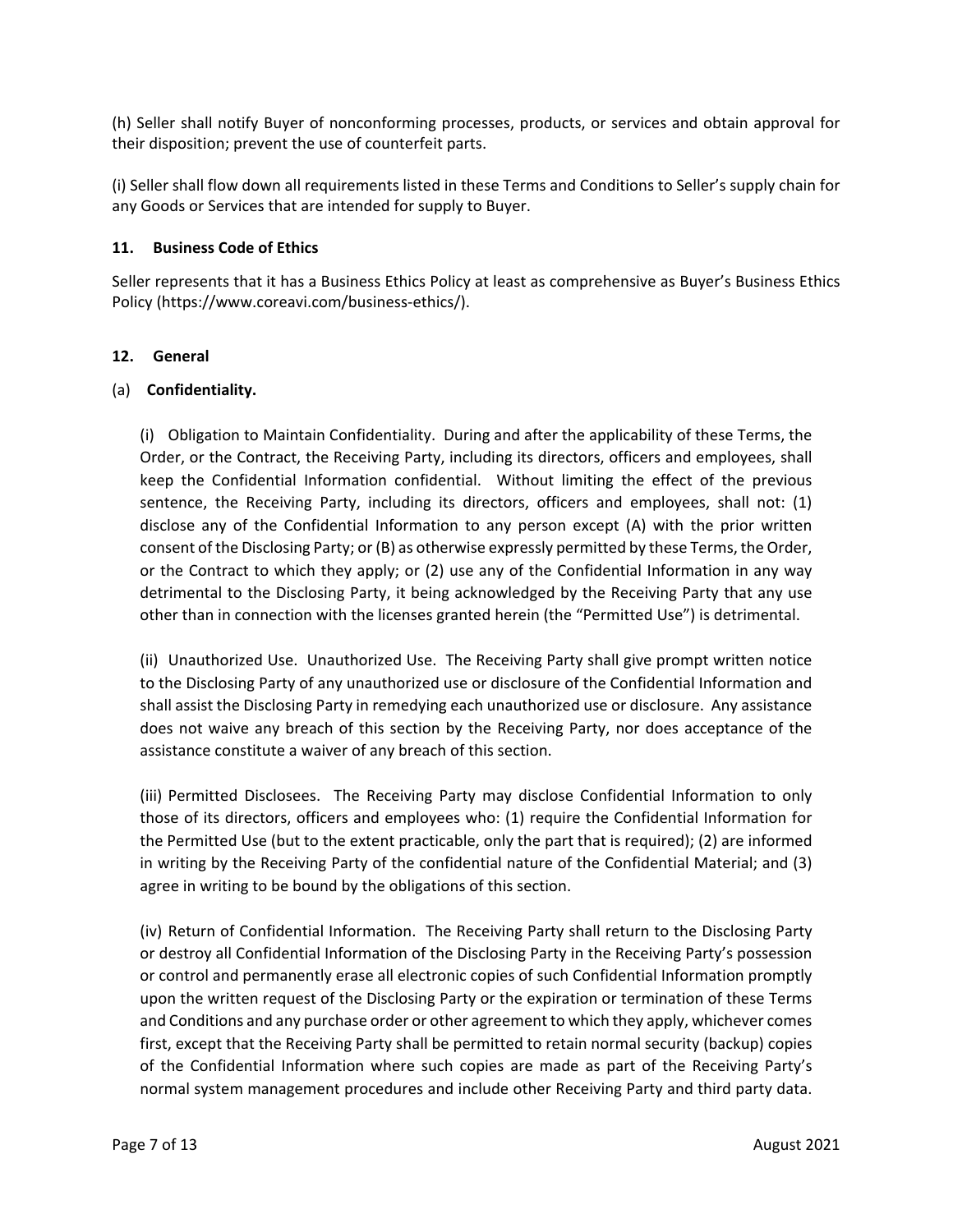At the Disclosing Party's request, the Receiving Party shall certify in writing signed by an officer of the Receiving Party that it has fully complied with its obligations under this section.

- (v) Compelled Disclosure.
	- (A) Notification, Consultation, and Protective Orders. If the Receiving Party, including its directors, officers and employees, (a "Compelled Representative") is requested, becomes legally compelled or is required, in any case by a court or governmental body, to make any disclosure of Confidential Information, the Receiving Party shall: (1) promptly (but in any event no later than two days after the Receiving Party becomes aware that it is required to make such disclosure) notify the Disclosing Party in writing; (2) consult with and assist the Disclosing Party at the Disclosing Party's expense in obtaining an injunction or other appropriate remedy to prevent such disclosure; and (3) use its best efforts to obtain at the Disclosing Party's expense a protective order or other reliable assurance that confidential treatment will be accorded to any Confidential Information that is disclosed.
	- (B) Right to Disclose. Subject to the provisions of this section, the Receiving Party or the Compelled Representative may furnish that portion and only that portion of the Confidential Information that, in the written opinion of its counsel in form and substance reasonable acceptance reasonable acceptable to the Disclosing Party, the Receiving Party or the Compelled Representative is legally compelled or otherwise required to disclose or else stand liable for contempt or suffer other material penalty.

(vi) Injunctive Relief. The Receiving Party acknowledges and agrees that because (i) an award of money damages is inadequate for any breach of these Terms, the Order, or the Contract to which they apply by the Receiving Party, including its directors, officers and employees, and (ii) any breach causes the Disclosing Party irreparable harm, if there is a breach or threatened breach of this section by the Receiving Party, including its directors, officers and employees, the Disclosing Party is entitled to equitable relief, including injunctive relief and specific performance, without the posting of a bond or other security and, without proof of actual damages.

(vii)Indemnity. The Receiving Party shall indemnify and defend the Disclosing Party, including its directors, officers and employees, against all damages, losses, costs, liabilities, and expenses (including reasonable legal fees and the cost of enforcing this indemnity), arising out of or relating to any unauthorized use or threatened use or disclosure or threatened disclosure by the Receiving Party, including its directors, officers and employees, of the Confidential Information or any other violation of this section.

(viii) Confidentiality of these Terms, the Order, and the Contract. The parties shall not disclose any terms of these Terms, the Order, and the Contract to anyone other than its Affiliates, attorneys,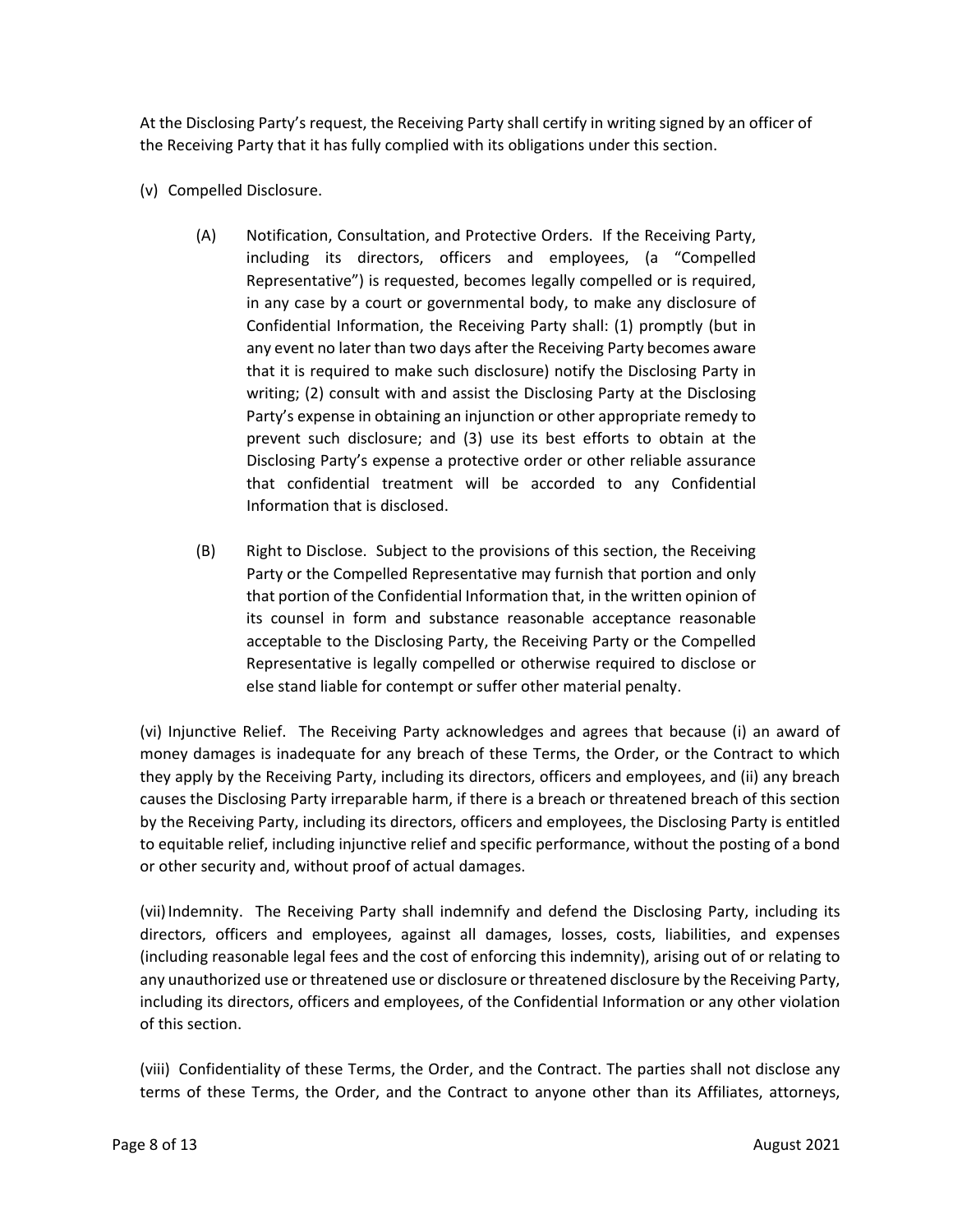accountants, and other professional advisors under a duty of confidentiality except (1) as required by law; (2) pursuant to a mutually agreeable press release; or (3) in connection with a proposed merger, financing, or sale of such party's business (provided that any third party to whom the terms of these Terms, the Order, and the Contract are to be disclosed signs a confidentiality agreement reasonably satisfactory to the other party to these Terms, the Order, or the Contract).

- (b) **Export and Import Laws**. Buyer and Seller shall comply with all applicable export and import control laws and regulations in their use and distribution of the Goods and, in particular, will not export or re-export the Goods without all required United States and foreign government licenses.
- (c) **Successors and Assigns.** These Terms, the Order, and the Contract bind and benefit Buyer and Seller and their respective permitted successors and assigns.

# (d) **Assignment and Delegation.**

- (i) No Assignments. Neither Buyer or Seller may assign any of their rights under these Terms, the Order, or the Contract, except with the prior written consent of the other party. That party shall not unreasonably withhold its consent. All assignments of rights are prohibited under thissubsection, whether they are voluntary or involuntary, by merger, consolidation, dissolution, operation of law, or any other manner. For purposes of this section, (1) a "change of control" is deemed an assignment of rights; and (2) "merger" refers to any merger in which a party participates, regardless of whether it is the surviving or disappearing corporation.
- (ii) No Delegations. Neither Buyer or Seller may delegate any performance under the Order or the Contract.
- (iii) Ramifications of Attempted Assignment or Delegations. Any attempted assignment of rights or delegations of performance in violation of this section is void.

# (e) **Notices.**

- (i) **Requirement of a Writing; Permitted Methods of Delivery.** Each party giving or making any notice, request, demand or other communication (each, a "Notice") pursuant to these Terms, the Order, or the Contract shall: (1) give the Notice in writing; (2) cause the Notice to be signed; and (3) use one of the following methods of delivery, each of which for purposes of these Terms, the Order, and the Contract is a writing:
	- (A) Personal delivery.
	- (B) Registered or Certified Mail, in each case, return receipt requested and postage prepaid.
	- (C) Nationally / Internationally recognized overnight courier, with all fees prepaid.
	- (D) E‐mail.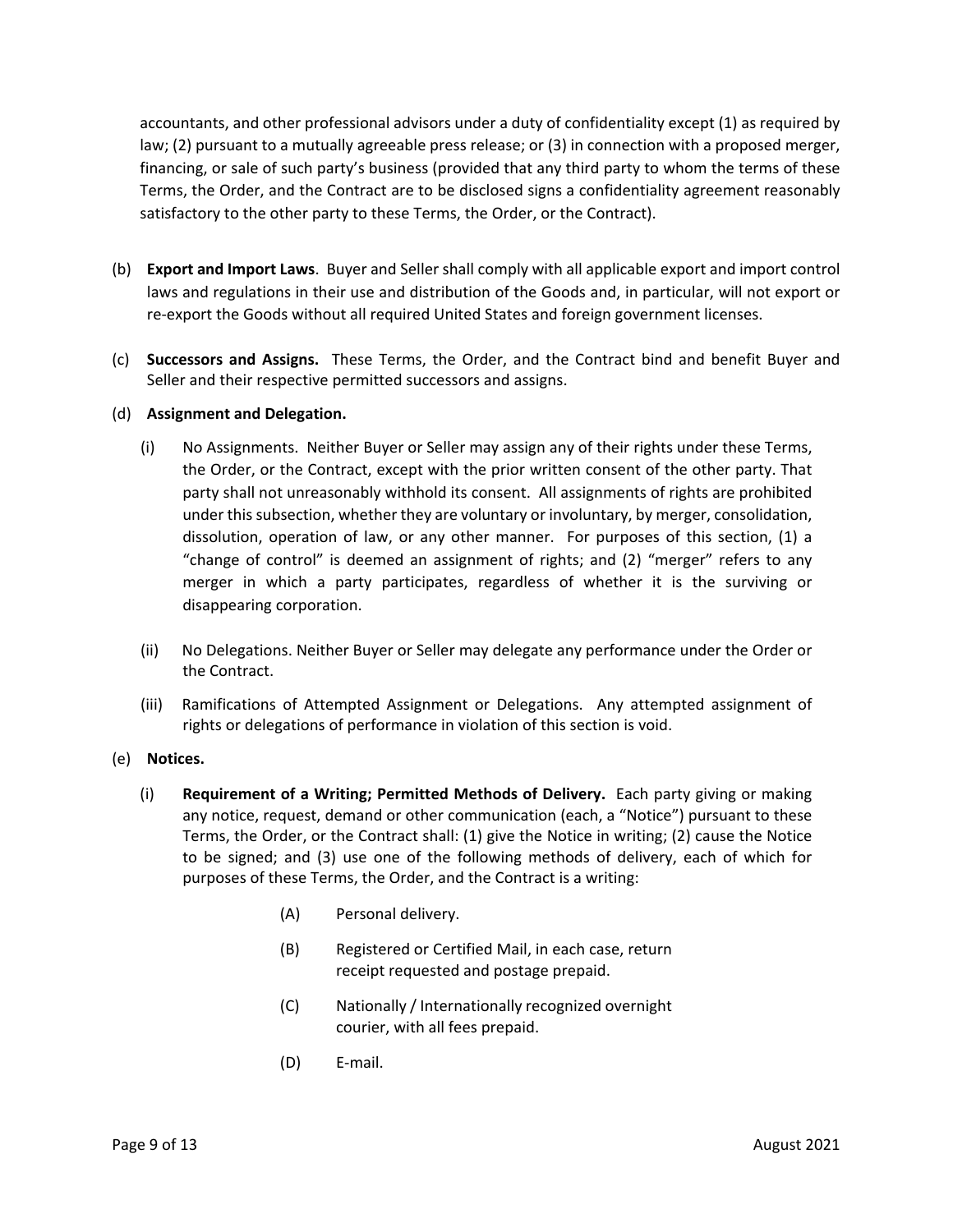(ii) **Addressees and Addresses.** Each party giving a Notice shall address the Notice to the appropriate person at the receiving party (the "Addressee") at the address listed below or to another Addressee or at another address as designated by a party in a Notice pursuant to this section.

| Buyer:  | Core Avionics & Industrial Inc.                                   |
|---------|-------------------------------------------------------------------|
|         | 400 North Tampa Street, Suite 2850                                |
|         | Tampa, FL 33602                                                   |
|         | Attention: Laurence E. Pappas                                     |
|         | Telephone No.: (for verification purposes only)<br>(813) 388-4143 |
|         | E-mail: larry.pappas@ch1group.com                                 |
|         |                                                                   |
| Seller: | <b>Company Name</b>                                               |
|         | <b>Mailing Address</b>                                            |
|         | Courier Address (if different)                                    |
|         | Attention:                                                        |
|         | Telephone No. (for verification purposes only):                   |
|         | E-mail:                                                           |

- (iii) **Effectiveness of a Notice.** Except as provided elsewhere in these Terms, the Order, or the Contract, a Notice is effective only if the party giving the Notice has complied with subsections e(i) and e(ii) and if the Addressee has received the Notice. A Notice is deemed to have been received as follows:
	- (1) Personal Delivery, Mail, and Courier. If a Notice is delivered in person, or sent by Registered or Certified Mail or nationally or internationally recognized overnight courier, upon receipt as indicated by the date on the signed receipt.
	- (2) E‐mail. If a Notice is sent by e‐mail, upon proof that the e‐mail was sent.
	- (3) Refusal to Accept Notice. If the Addressee rejects or otherwise refuses to accept the Notice. or if the Notice cannot be delivered because of a change in address for which no Notice was given,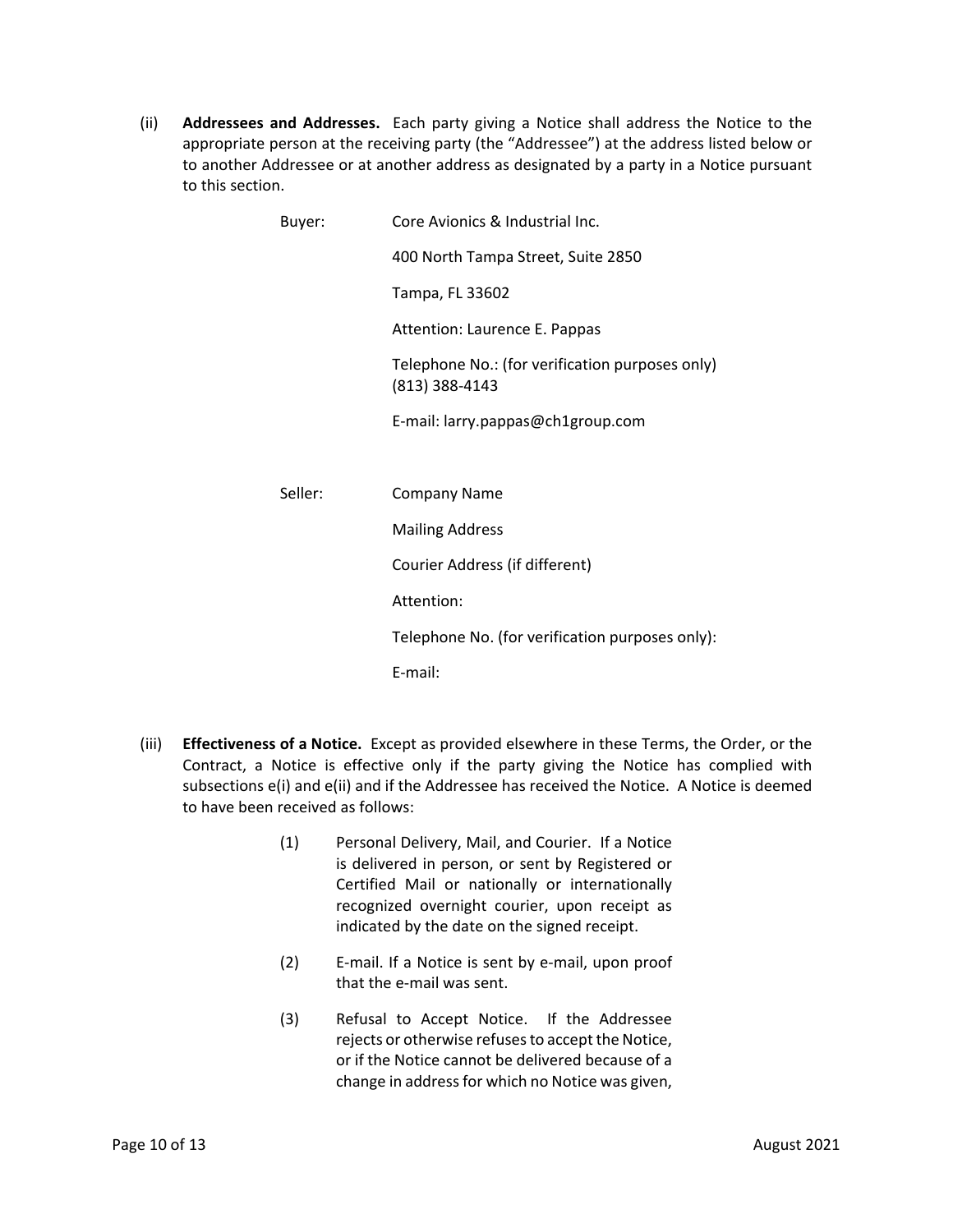then upon the rejection, refusal or inability to deliver the Notice.

(4) Exceptions. Despite the other clauses of this subsection, if any Notice is received after 5:00 p.m. (1) on a Business Day where the Addressee is located, or (2) on a day that is not a Business Day where the Addressee is located, then the Notice is deemed received at 9:00a.m. on the next Business Day where the Addressee is located.

#### (f) **Applicable Law; Jurisdiction.**

- (i) The laws of the State of Florida govern these Terms, the Order, and the Contract.
- (ii) Any party bringing a legal action or proceeding against any other party arising out of or relating to these Terms, the Order, or the Contract or the transactions they contemplate shall bring the legal action or proceeding in the United States District Court for the Middle District of Florida or in any court of the State of Florida sitting in Tampa.
- (iii) For the purpose of all legal actions and proceedings arising out of or relating to these Terms, the Order, or the Contract, Buyer and Seller submit to the exclusive jurisdiction of (1) the United States District Court for the Middle District of Florida and its appellate courts; and (2) any court of the State of Florida sitting in Tampa and its appellate courts.
- (iv) Each party waives to the fullest extent permitted by law (1) any objection which it may now orlater have to the laying of venue of any legal action or proceeding arising out of orrelating to these Terms, the Order, or the Contract brought in any court of the State of Florida sitting in Tampa, or the United States District Court for the Middle District of Florida; and (2) any claim that any such action or proceeding brought in any such court has been brought in an inconvenient forum.
- (v) Buyer and Seller agree that the United Nations Convention on Contracts for the International Sale of Goods is specifically excluded from application to these Terms, the Order, or the Contract.
- (g) **Attorneys' Fees.** In the event any proceeding or lawsuit is brought by Buyer or Seller in connection with these Terms, the Order, or the Contract, the prevailing party in such proceeding shall be entitled to receive its costs, expert witness fees and reasonable attorneys' fees, including costs and fees on appeal.
- (h) **Waiver.** The failure of either party to require performance by the other party of any provision hereof shall not affect the full right to require such performance at any time thereafter; nor shall the waiver by either party of a breach of any provision hereof be taken or held to be a waiver of the provision itself.
- (i) **Severability**. If any provision of these Terms, the Order, or the Contract is determined to be invalid, illegal or unenforceable, the remaining provisions of these Terms, the Order, and the Contract remain in full force, if the essential terms and conditions of these Terms, the Order, and the Contract for each party remain valid, binding, and enforceable.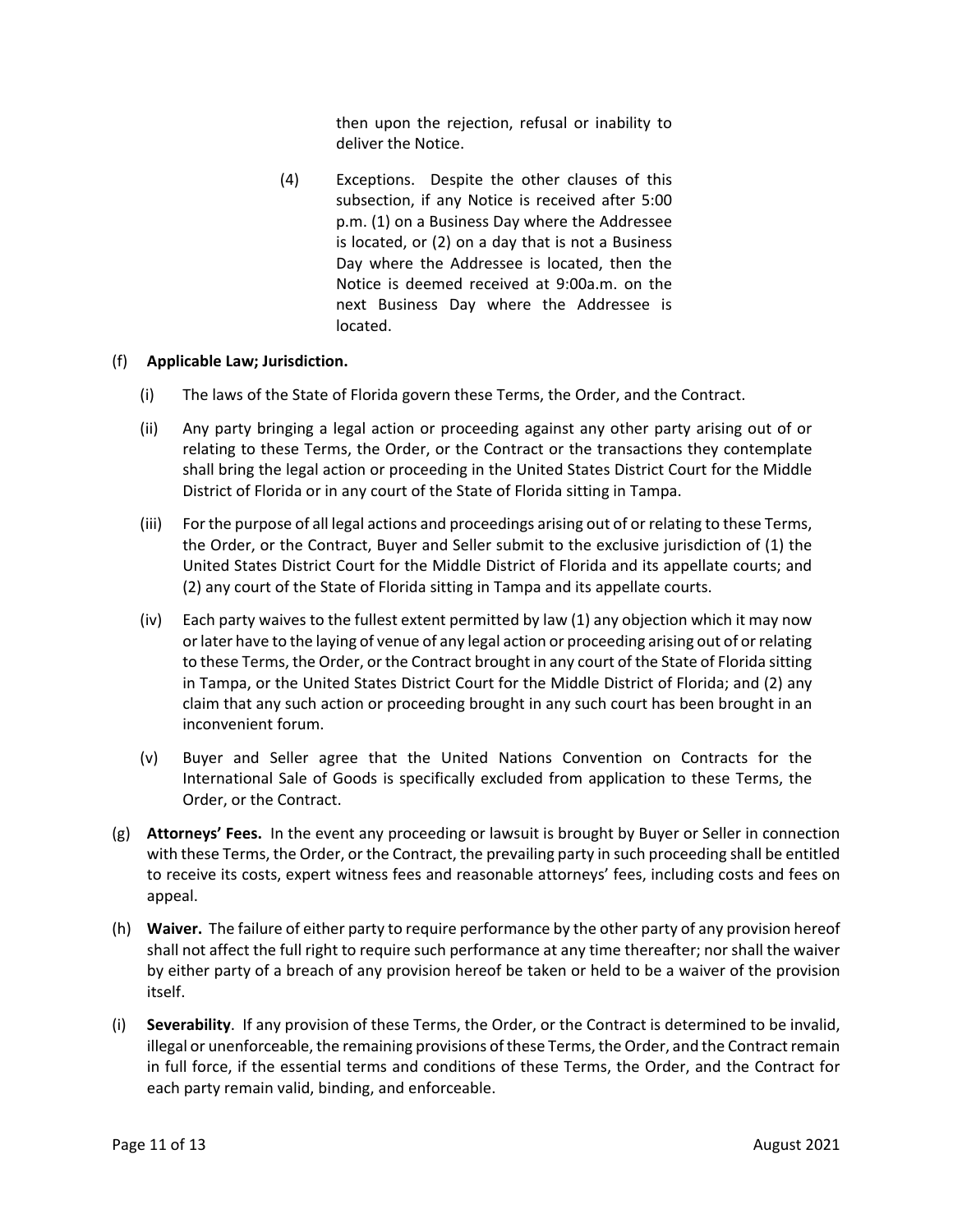(j) **Captions.** The descriptive headings of the articles, sections, and subsections of these Terms, the Order, and the Contract are for convenience only, do not constitute a part of these Terms, the Order, or the Contract, and do not affect these Terms, the Order, or the Contract's construction or interpretation.

#### (k) **Force Majeure.**

- (i) Suspension of Performance. If a Force Majeure Event occurs, the Nonperforming Party is excused from: (1) whatever performance is prevented by the Force Majeure Event to the extent prevented; and (2) satisfying whatever conditions precedent to the Performing Party's obligations that cannot be satisfied. Despite the preceding sentence, a Force Majeure Event does not excuse any obligation by either the Performing Party or the Nonperforming Party to make any payment required under these Terms, the Order, or the Contract.
- (ii) Resumption of Performance. When the Nonperforming Party is able to: (1) resume performance of its obligations under these Terms, the Order, or the Contract, or (2) satisfy the conditions precedent to the Performing Party's obligations, itshall immediately give the Performing Party written notice to that effect and shall resume performance under these Terms, the Order, or the Contract no later than two working days after the notice is delivered.
- (iii) Exclusive Remedy. The relief offered by this Force Majeure provision is the exclusive remedy Neither party shall be liable hereunder by reason of any failure or delay in the performance of its obligations hereunder (except for the payment of money) on account of strikes, shortages, riots, insurrection, fires, flood, storm, explosions, acts of God, war, governmental action, labor conditions, earthquakes, material shortages or any other cause which is beyond the reasonable control of such party.
- (l) **No Agency**. Nothing contained herein is to be construed as creating any agency, employment relationship, licensorship, principal‐agent or other form of joint enterprise between the Buyer and Seller.
- (m) **Merger.** These Terms, the Order, and the Contract constitute the final agreement between the Buyer and Seller. It is the complete and exclusive expression of Buyers' and Sellers' agreement on the matters contained in these Terms, the Order, and the Contract. All prior and contemporaneous negotiations and agreements between Buyer and Seller on the matters contained in these Terms, the Order, or the Contract are expressly merged into and superseded by these Terms, the Order, or the Contract. The provisions of these Terms, the Order, and the Contract may not be explained, supplemented, or qualified through evidence of trade usage or a prior course of dealings. In entering into these Terms, the Order, and the Contract, neither party has relied upon any statement, representation, warranty, or agreement of the other party except for those expressly contained in this Agreement. There are no conditions precedent to the effectiveness of these Terms, the Order, or the Contract other than those expressly stated in these Terms, the Order, and the Contract.
- (n) **Amendments.** Buyer and Seller may not amend these Terms, the Order, or the Contract, except by written agreement of Buyer and Seller.